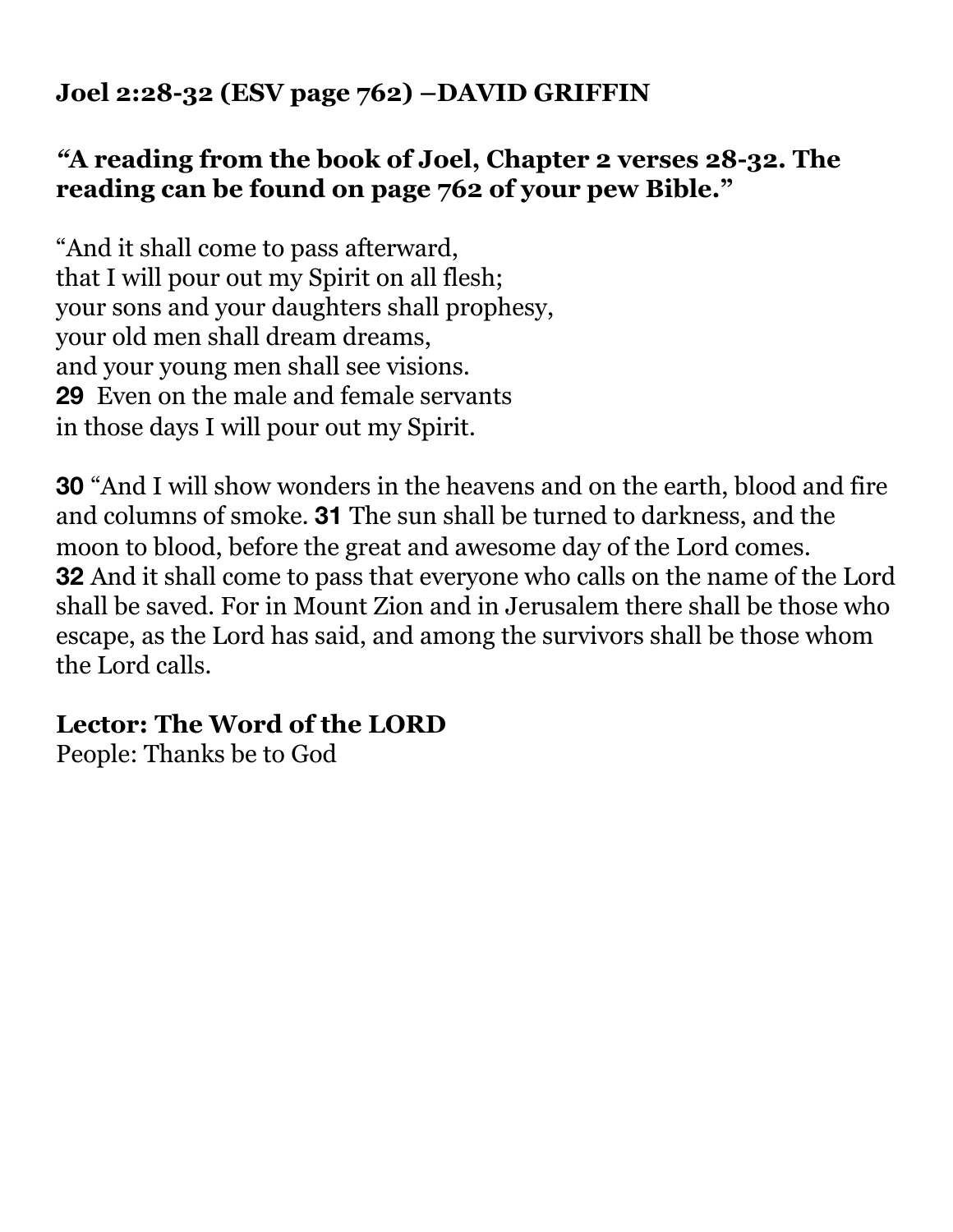**Psalm 104:24-35 (ESV page 503)– LEIGH MCAFEE "Please join me in praying Psalm 104 verses 24-35."** 

# *Lector: [24]* **O Lord, how manifold are your works! In wisdom have you made them all; the earth is full of your creatures.**

*People: [25]* Here is the sea, great and wide, which teems with creatures innumerable, living things both small and great.

# *Lector: [26] There go the ships, and Leviathan, which you formed to play in it.*

*People: [27] These all look to you, to give them their food in due season. Lector: [28] When you give it to them, they gather it up; when you open your hand, they are filled with good things.* 

*People: [29] When you hide your face, they are dismayed; when you take away their breath, they die and return to their dust.* 

*Lector: [30] When you send forth your Spirit, they are created, and you renew the face of the ground.* 

*People: [31] May the glory of the Lord endure forever; may the Lord rejoice in his works,* 

## *Lector: [32] who looks on the earth and it trembles, who touches the mountains and they smoke!*

*People: [33] I will sing to the Lord as long as I live; I will sing praise to my God while I have being.*

# *Lector: [34] May my meditation be pleasing to him, for I rejoice in the Lord.*

*People: [35] Let sinners be consumed from the earth, and let the wicked be no more. Bless the Lord, O my soul! Praise the Lord!*

*All: Glory to the Father, and to the Son, and to the Holy Spirit; as it was in the beginning, is now, and ever shall be, world without end. Amen.*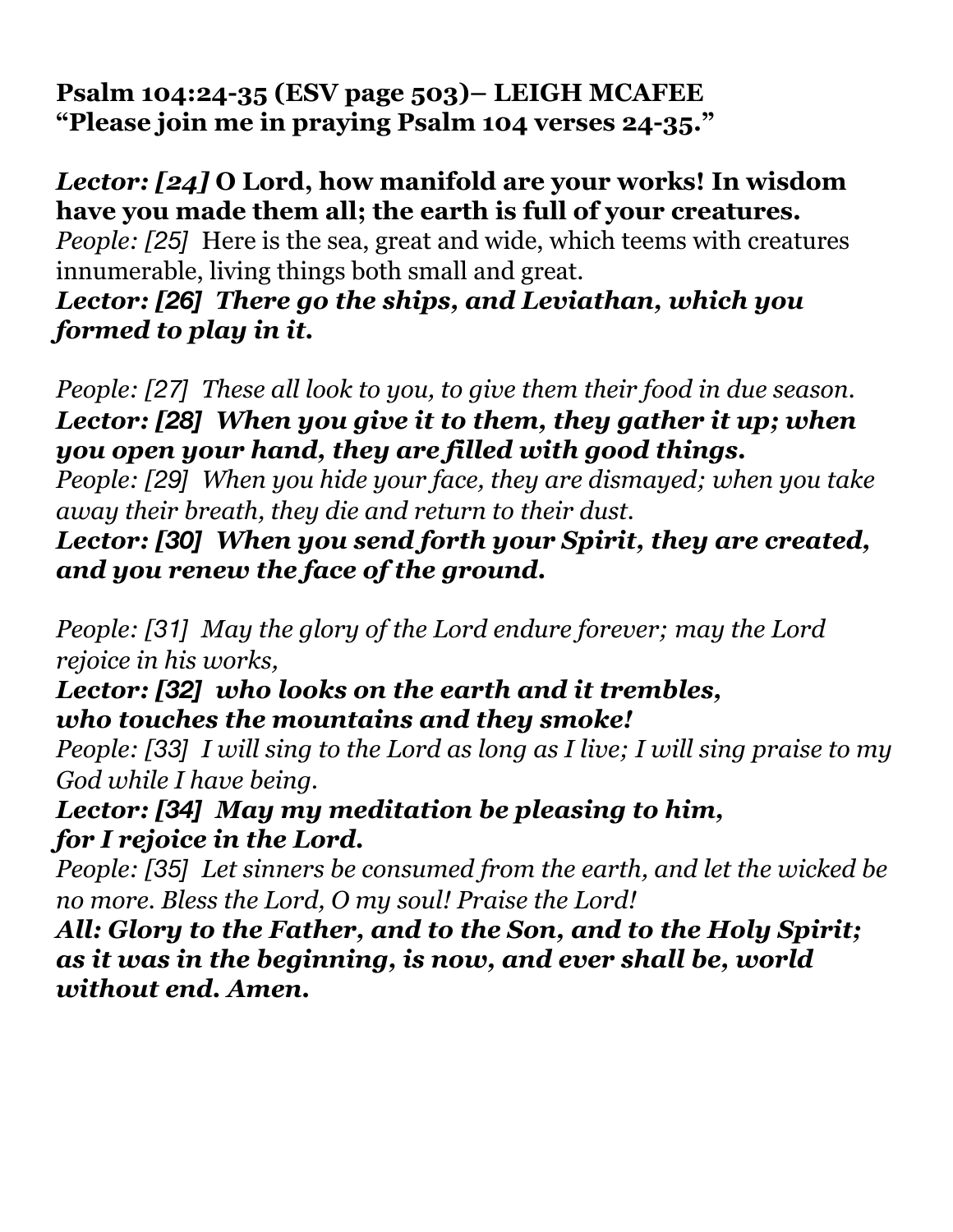# **Acts 2:1-11 (ESV page 909) – RYAN BETTWY**

## *"***A reading from the book of Acts, Chapter 2 verses 1-11. The reading can be found on page 909 of your pew Bible."**

When the day of Pentecost arrived, they were all together in one place. 2 And suddenly there came from heaven a sound like a mighty rushing wind, and it filled the entire house where they were sitting. 3 And divided tongues as of fire appeared to them and rested*1* on each one of them. 4 And they were all filled with the Holy Spirit and began to speak in other tongues as the Spirit gave them utterance.

5 Now there were dwelling in Jerusalem Jews, devout men from every nation under heaven. 6 And at this sound the multitude came together, and they were bewildered, because each one was hearing them speak in his own language. 7 And they were amazed and astonished, saying, "Are not all these who are speaking Galileans? 8 And how is it that we hear, each of us in his own native language? 9 Parthians and Medes and Elamites and residents of Mesopotamia, Judea and Cappadocia, Pontus and Asia, 10 Phrygia and Pamphylia, Egypt and the parts of Libya belonging to Cyrene, and visitors from Rome, 11 both Jews and proselytes, Cretans and Arabians—we hear them telling in our own tongues the mighty works of God."

#### **Lector: The Word of the LORD**

People: Thanks be to God